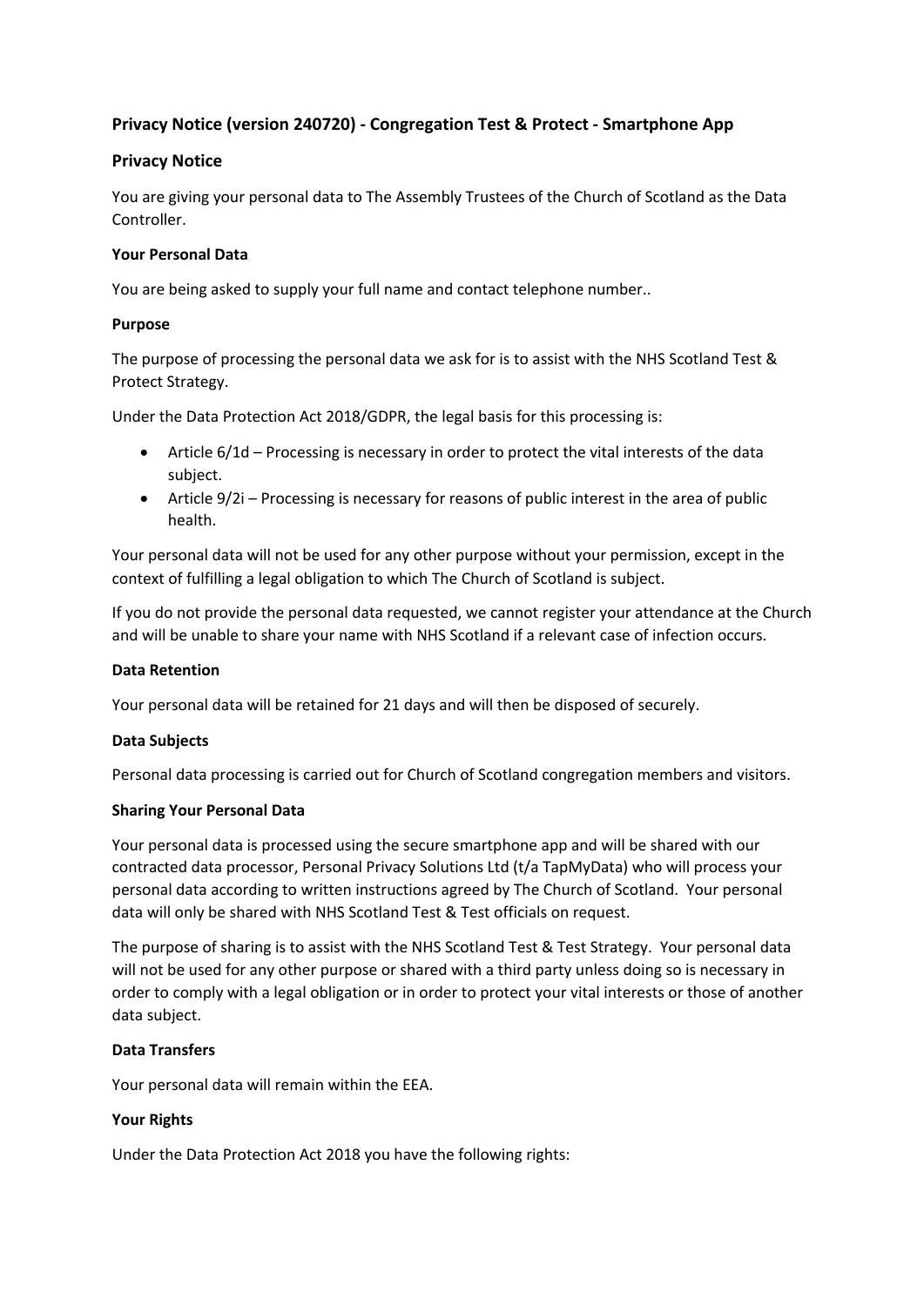- 1. The right to be informed.
- 2. The right to access (your personal data).
- 3. The right to rectification.
- 4. The right to erasure.
- 5. The right to restrict processing
- 6. The right to object to processing.
- 7. The right to data portability.
- 8. Rights in relation to automated decision-making.

If you wish to invoke any of your rights, including for the purpose of a Subject Access Request (SAR), send your written request to: Data Protection Officer, Church of Scotland, 121 George Street, Edinburgh, EH2 4YN. Or email: lawdept@churchofscotland.org.uk

You may also advise us of an incident involving personal data or a data breach using the same contact information.

You have the right to make a complaint about our processing of your personal data to the ICO as the regulator in the UK. You can contact the Information Commissioner's Office (ICO) at:

**Website:** www.ICO.org.uk

**Address:** Wycliffe House, Water Lane, Wilmslow, Cheshire SK9 5AF

[see next page for 1-page version]